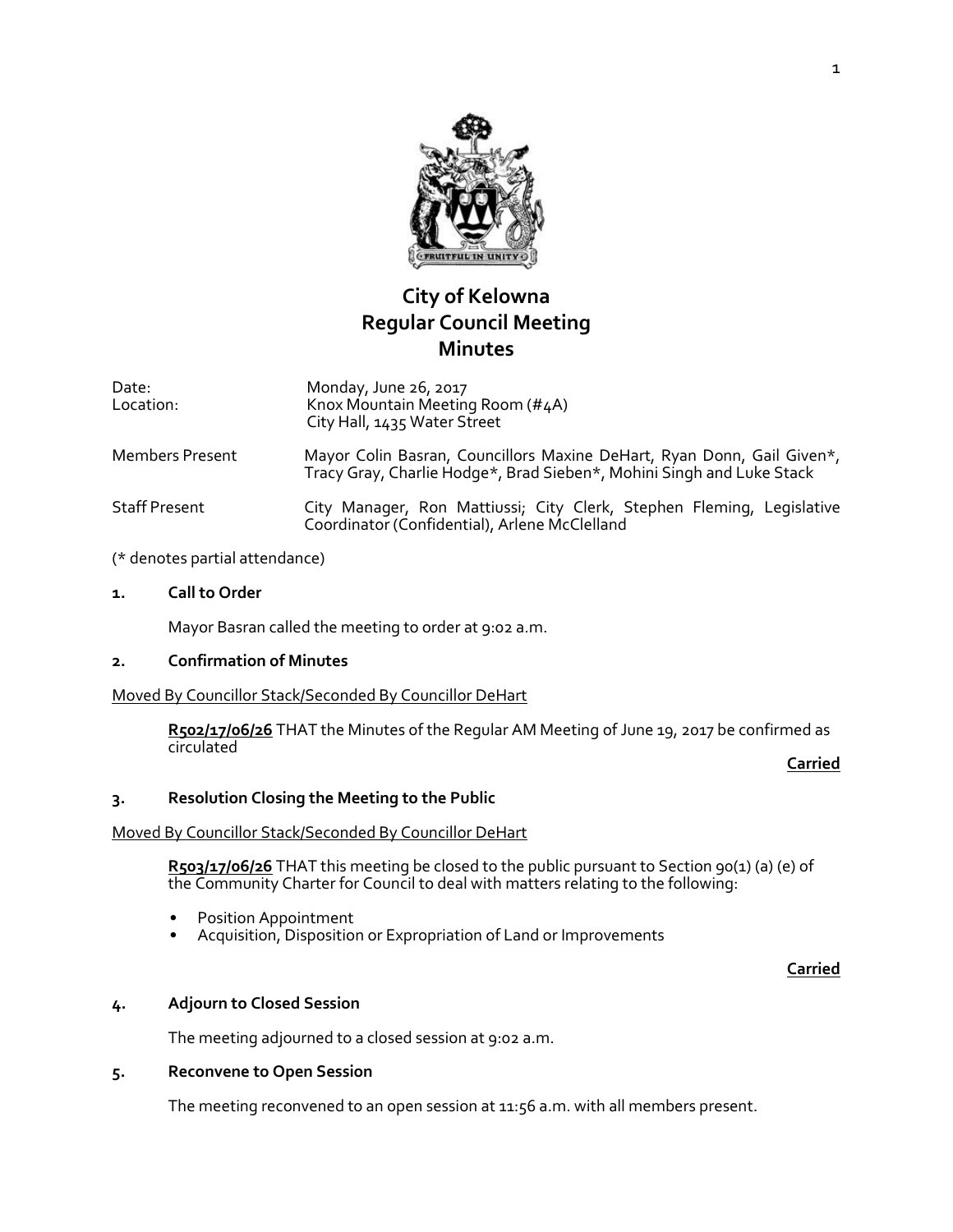# **6. Issues Arising from Correspondence & Community Concerns**

# **6.1 Councillor Singh, re: McKinley Landing**

Councillor Singh:

- Raised concern with camping at the bottom of McKinley landing area.
- Raised concern with campers and potential fire hazard.
- Requested "No Camping" signage be placed in this area.

City Manager:

Staff can arrange for signs.

### **6.2 Councillor Sieben, re: Canada Celebrations**

Councillor Sieben:

Raised concern with hearing about the Canada Day fireworks cancellation on the news rather than being briefed beforehand by staff.

City Manager:

- Provided background on the decision to cancel the fireworks.
- Advised that safety concerns were raised with the site and the amount of people expected to be downtown.
- The Fireworks Contractor moved on upon being advised by Festivals Kelowna that the fireworks were to be cancelled.
- Advised that proper internal notifications of the decision to cancel were missed.

### Council:

Made comments on the cancelation of the Canada Day fireworks display.

# **6.3 Councillor Hodge, re: Roads and Parking Policies**

Councillor Hodge:

- Raised concern with angle parking vs. parallel parking.
- Raised concern with parking on narrow streets and whether parking should be permitted on each side of the narrow street.

City Manager:

- Advised that Engineering technical staff check streets on a case by case basis to ensure it is safe.
- Impacts on immediate neighbours also needs to be considered as well.

### **6.4 Councillor Sieben, re: Algae in Okanagan Lake**

Councillor Sieben:

Raised concern with significant algae bloom in the north portion of Okanagan Lake.

City Manager:

- Advised that according to IHA and MOE the algae bloom is localized.
- Provided background to the impacts of flooding on the lake quality and how different jurisdictions handle potential hazards to Okanagan Lake.

### **6.5 Councillor Stack, re: Columbia Bottle Depot on Kirschner Road**

Councillor Stack:

Raised concern with issues arising on Kirschner Road with respect to the bottle depot and social and unlawful behaviours.